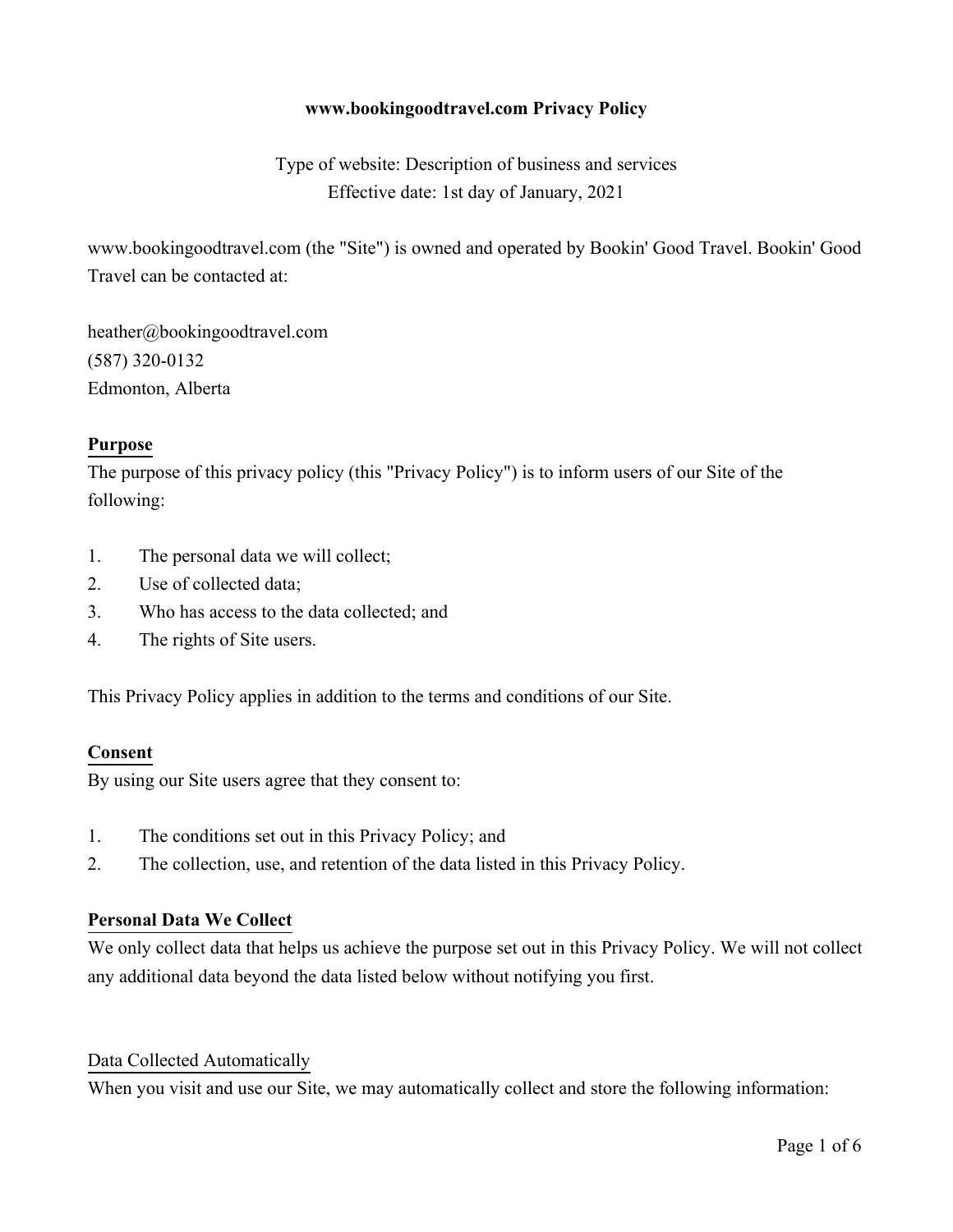- 1. IP address;
- 2. Location;
- 3. Hardware and software details;
- 4. Clicked links;
- 5. Content viewed;
- 6. Session heatmaps and scrolls;
- 7. Date/Time Stamps, etc; and
- 8. We may receive Personal Information about you from social media platforms, when you log-in using your social media account (e.g., your username, basic profile Personal Information).

# Data Collected in a Non-Automatic Way

We may also collect the following data when you perform certain functions on our Site:

- 1. First and last name;
- 2. Email address;
- 3. Auto fill data; and
- 4. Travel Preferences.

This data may be collected using the following methods:

1. Provided by the user.

## **How We Use Personal Data**

Data collected on our Site will only be used for the purposes specified in this Privacy Policy or indicated on the relevant pages of our Site. We will not use your data beyond what we disclose in this Privacy Policy.

The data we collect automatically is used for the following purposes:

- 1. We may receive Personal Information about you from security providers, fraud detection and prevention providers for example to help us screen out users associated with fraud;
- 2. We may receive Personal Information about you from advertising and marketing partners in order to monitor, manage and measure our ad campaigns;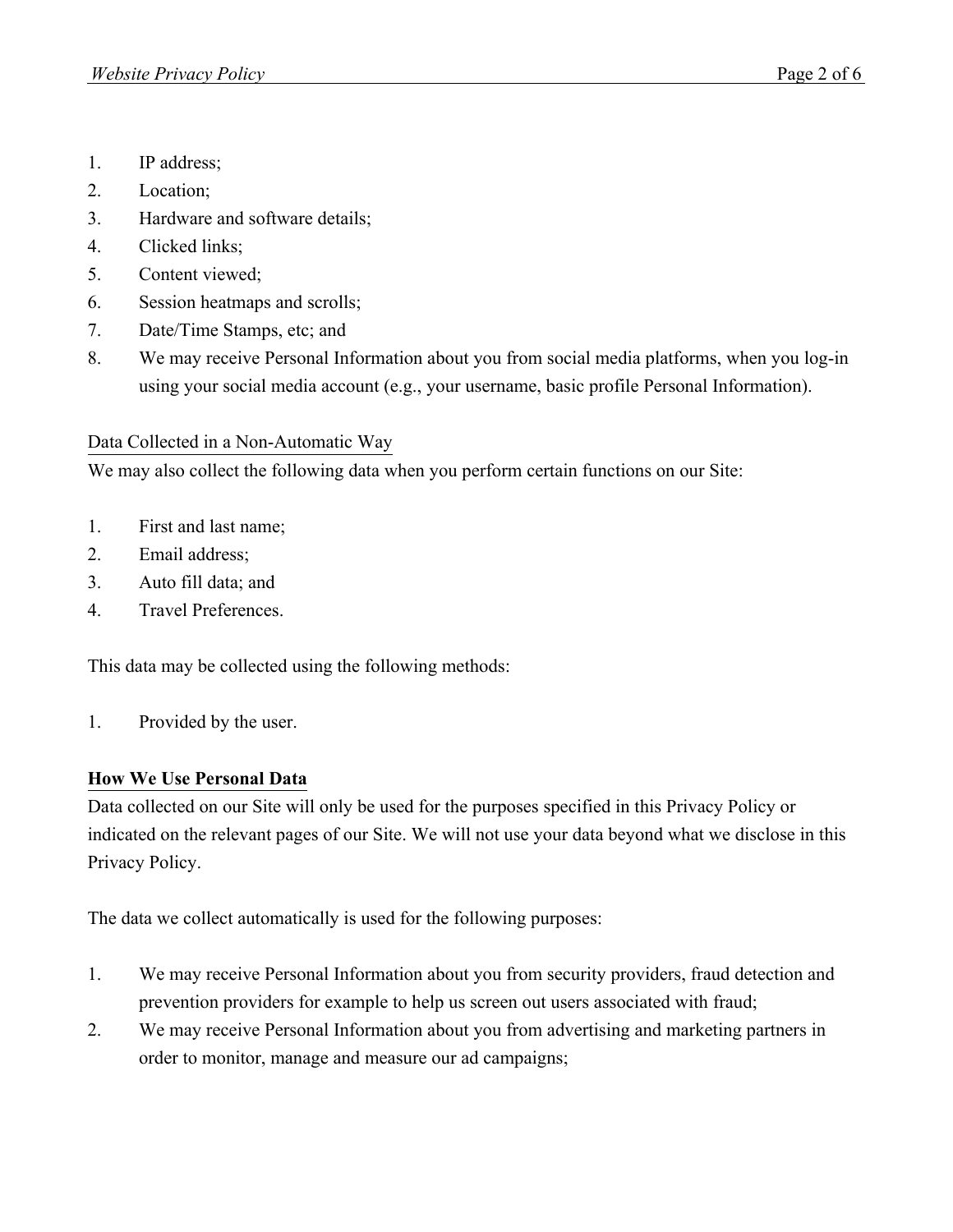- 3. To further develop, customize, and improve our services, based on Users' common preferences, experiences and difficulties;
- 4. To analyze our performance and marketing activities;
- 5. To create statistical data and other information, which we may use to provide and improve our services;
- 6. To enhance our data security and fraud prevention capabilities;
- 7. We use your Personal Information where it is necessary to comply with a relevant legal or regulatory obligation that we have; and
- 8. We use your Personal Information where it is necessary to support legitimate interests and business purposes (for example, to maintain and improve our services).

The data we collect when the user performs certain functions may be used for the following purposes:

1. Direct communication.

#### **Who We Share Personal Data With**

#### Employees

We may disclose user data to any member of our organization who reasonably needs access to user data to achieve the purposes set out in this Privacy Policy.

#### Third Parties

We may share user data with the following third parties:

- 1. Hosting and server co-location services;
- 2. Communications and content delivery networks (CDNs);
- 3. Data and cyber security services;
- 4. Domain name registrars;
- 5. Fraud detection and prevention services;
- 6. Web analytics;
- 7. E-mail distribution and monitoring services;
- 8. Session recording and remote access services;
- 9. Data optimization and marketing services; and
- 10. Our legal advisors.

We may share the following user data with third parties: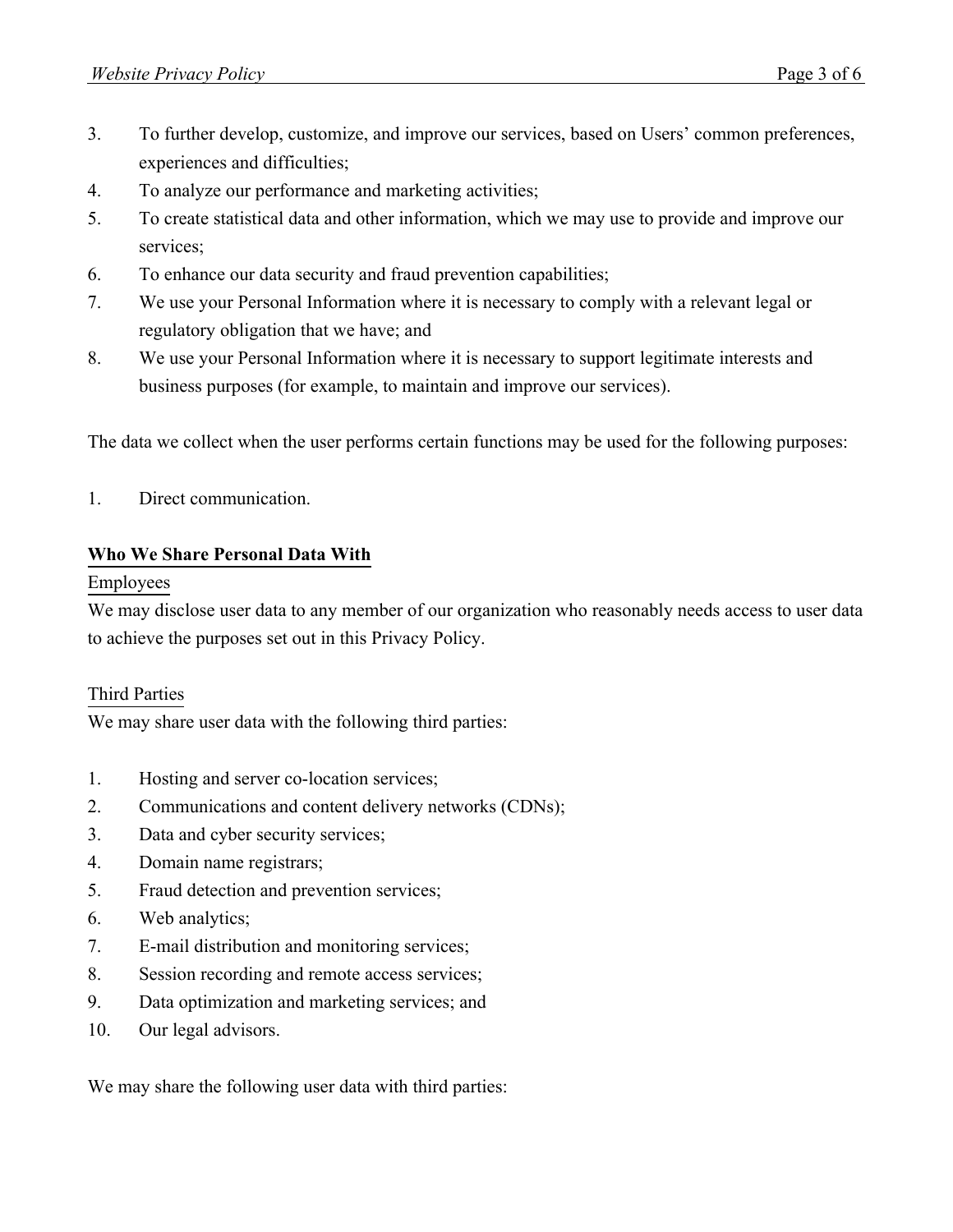- 1. Name, alias, Postal address, unique personal identifier, online identifier, internet protocol address, email address, account name, or other similar identifiers; and
- 2. Commercial Personal Information, for example Personal Information regarding products or services purchased, obtained, or considered.

We may share user data with third parties for the following purposes:

1. To complement, facilitate and enhance our services.

Third parties will not be able to access user data beyond what is reasonably necessary to achieve the given purpose.

## Other Disclosures

We will not sell or share your data with other third parties, except in the following cases:

- 1. If the law requires it;
- 2. If it is required for any legal proceeding;
- 3. To prove or protect our legal rights; and
- 4. To buyers or potential buyers of this company in the event that we seek to sell the company.

If you follow hyperlinks from our Site to another Site, please note that we are not responsible for and have no control over their privacy policies and practices.

## **How Long We Store Personal Data**

User data will be stored until the purpose the data was collected for has been achieved.

You will be notified if your data is kept for longer than this period.

## **How We Protect Your Personal Data**

In order to protect your security, we use the strongest available browser encryption and store all of our data on servers in secure facilities. All data is only accessible to our employees. Our employees are bound by strict confidentiality agreements and a breach of this agreement would result in the employee's termination.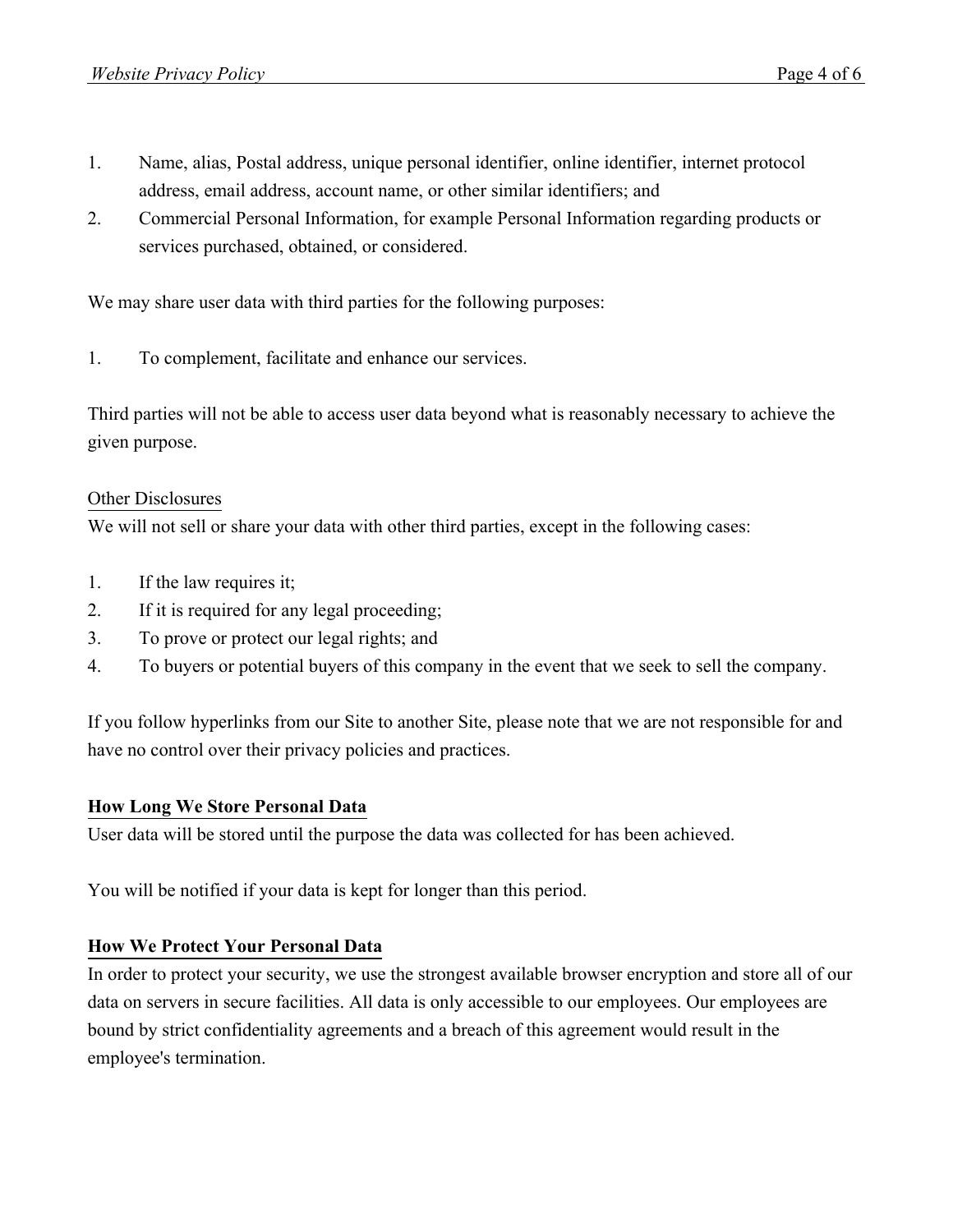While we take all reasonable precautions to ensure that user data is secure and that users are protected, there always remains the risk of harm. The Internet as a whole can be insecure at times and therefore we are unable to guarantee the security of user data beyond what is reasonably practical.

## **Children**

We do not knowingly collect or use personal data from children under 13 years of age. If we learn that we have collected personal data from a child under 13 years of age, the personal data will be deleted as soon as possible. If a child under 13 years of age has provided us with personal data their parent or guardian may contact our privacy officer.

## **How to Access, Modify, Delete, or Challenge the Data Collected**

If you would like to know if we have collected your personal data, how we have used your personal data, if we have disclosed your personal data and to who we disclosed your personal data, or if you would like your data to be deleted or modified in any way, please contact our privacy officer here:

Heather Jones heather@bookingoodtravel.com

# **How to Opt-Out of Data Collection, Use or Disclosure**

 $\mathcal{L}_\mathcal{L}$  , which is a set of the set of the set of the set of the set of the set of the set of the set of the set of the set of the set of the set of the set of the set of the set of the set of the set of the set of  $\mathcal{L}_\mathcal{L}$  , which is a set of the set of the set of the set of the set of the set of the set of the set of the set of the set of the set of the set of the set of the set of the set of the set of the set of the set of

In addition to the method(s) described in the *How to Access, Modify, Delete, or Challenge the Data Collected* section, we provide the following specific opt-out methods for the forms of collection, use, or disclosure of your personal data specified below:

1. You can opt-out of the use of your personal data for marketing emails. You can opt-out by clicking "unsubscribe" on the bottom of any marketing email.

## **Modifications**

This Privacy Policy may be amended from time to time in order to maintain compliance with the law and to reflect any changes to our data collection process. When we amend this Privacy Policy we will update the "Effective Date" at the top of this Privacy Policy. We recommend that our users periodically review our Privacy Policy to ensure that they are notified of any updates. If necessary, we may notify users by email of changes to this Privacy Policy.